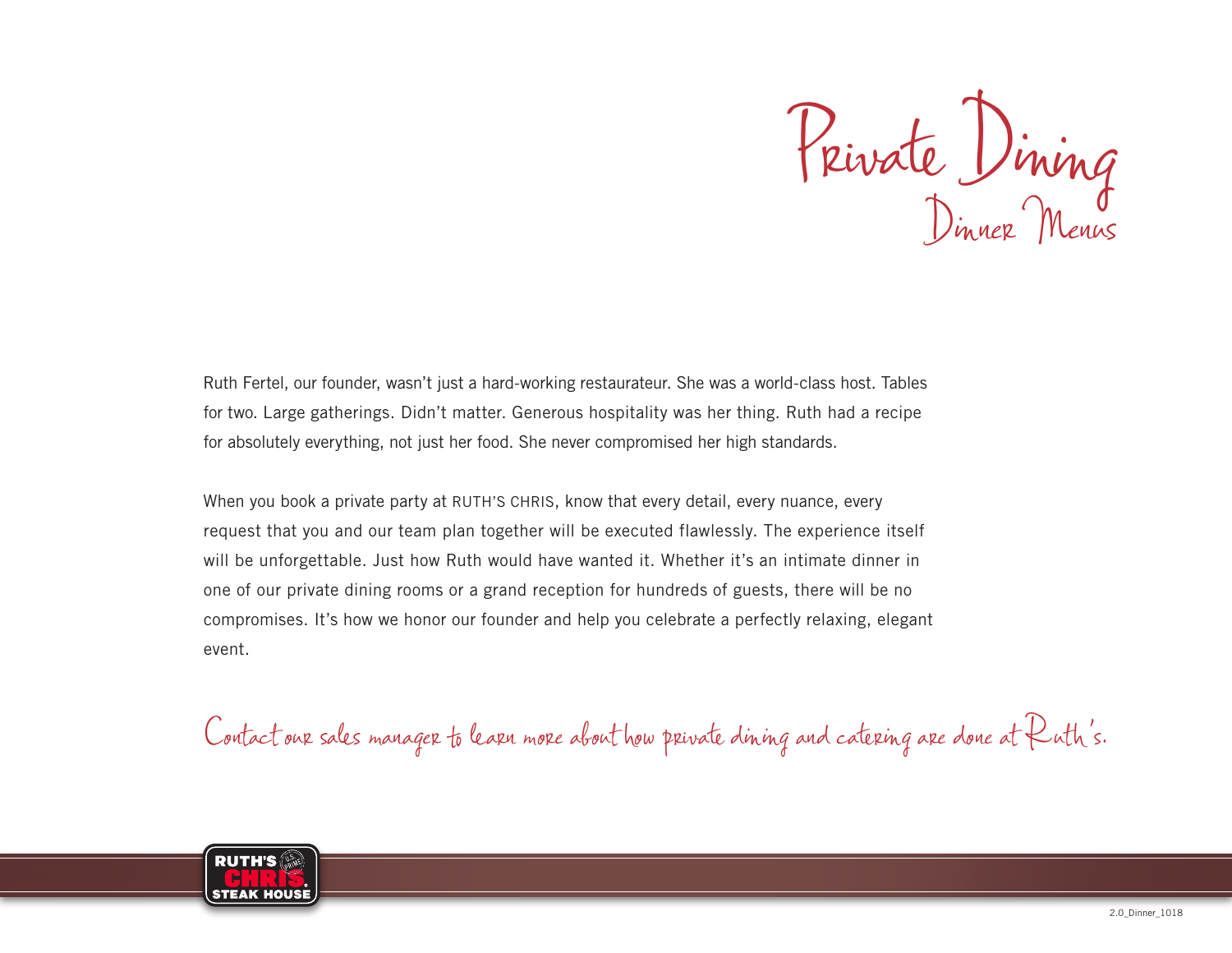#### **WOODLAND HILLS**

Canyon Room<br>Accommodates up to 30 guests.

Maya Camara

**REGIONAL SALE & CATERING MANAGER** 818.227.9505 • M 818.426.2086 saleswoodlandhills@ruthschris.com 6100 Topanga Canyon Blvd. • Woodland Hills

Mourtain Room Accommodates up to 35 guests.

Malibu Room Accommodates up to 65 guests.

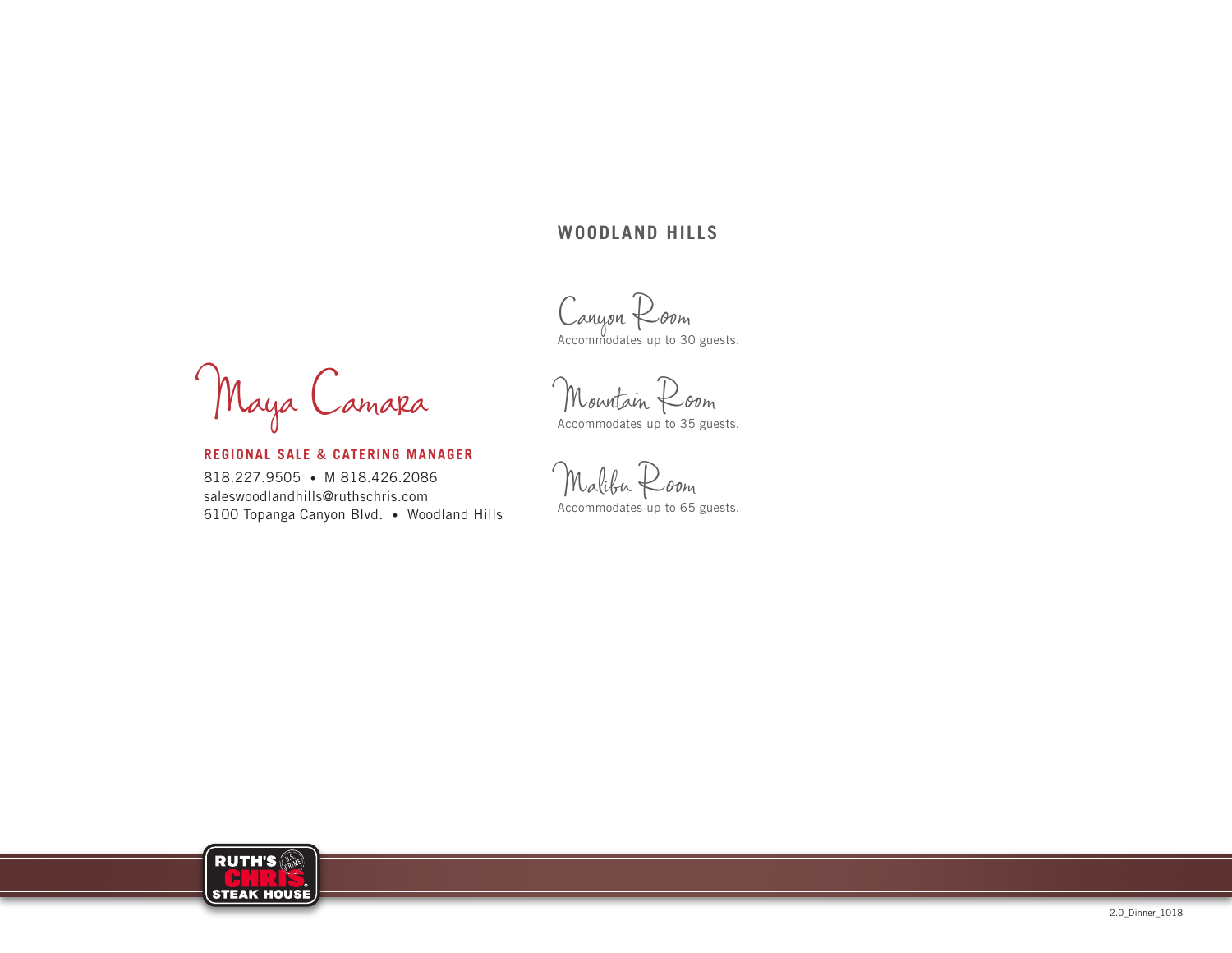

## **THE HAPPY JACK** \$75 PER PERSON

Happy Jack, Louisiana: the birthplace of Ruth Fertel, our founder. This menu is a perfect introduction to the uncompromising way Ruth did things.

Plated Appetizers

*(Please choose one, to be served family style)* SEARED AHI-TUNA\* 130 cal • MUSHROOMS STUFFED WITH CRABMEAT 440 cal TOMATO & MOZZARELLA CAPRESE SKEWERS 360 cal

Starter

STEAK HOUSE SALAD 50 cal (calorie count does not include dressing)

Entrée Choices

*(Guest's choice of the following, prepared to order)*

PETITE FILET\* 340 cal tender corn-fed midwestern beef, 8 oz cut *11 oz filet\* upgrade available, add \$7 500 cal*

STUFFED CHICKEN BREAST 720 cal oven roasted free-range double chicken breast, garlic herb cheese, lemon butter

SIZZLING BLUE CRAB CAKES 480 cal three jumbo lump crab cakes with sizzling lemon butter

KING SALMON FILET\* 380-980 cal new zealand king salmon with our chef's seasonal preparation

*Vegetarian selection available upon request* ROASTED VEGETABLE NAPOLEON 260 cal or MARKET VEGETABLE LINGUINE 670 cal

Entrée Complements

LOBSTER TAIL 50 cal \$17 • OSCAR STYLE 520 cal \$15 • SIX LARGE SHRIMP 100 cal \$15 BLEU CHEESE CRUST 200 cal \$5

Accompaniments

*(Please choose two, to be served family style)* CREAMED SPINACH 440 cal • GARLIC MASHED POTATOES 440 cal • CREMINI MUSHROOMS 360 cal

Dessert

*(Please choose one)* CHEESECAKE WITH FRESH BERRIES 1280 cal SEASONAL MINI DESSERT DUO 360-590 cal

Not all menu items are available for all party sizes; please speak with your sales manager to confirm availability. Please add applicable sales tax and 3% administration charge. Gratuity is not included.

2,000 calories a day is used for general nutrition advice, but calorie needs vary. Additional nutrition information available upon request.

\*Items are served raw, or undercooked, or may contain raw or undercooked ingredients. Consuming raw or undercooked meats, poultry, seafood, shellfish or eggs may increase your risk of food-borne illness.

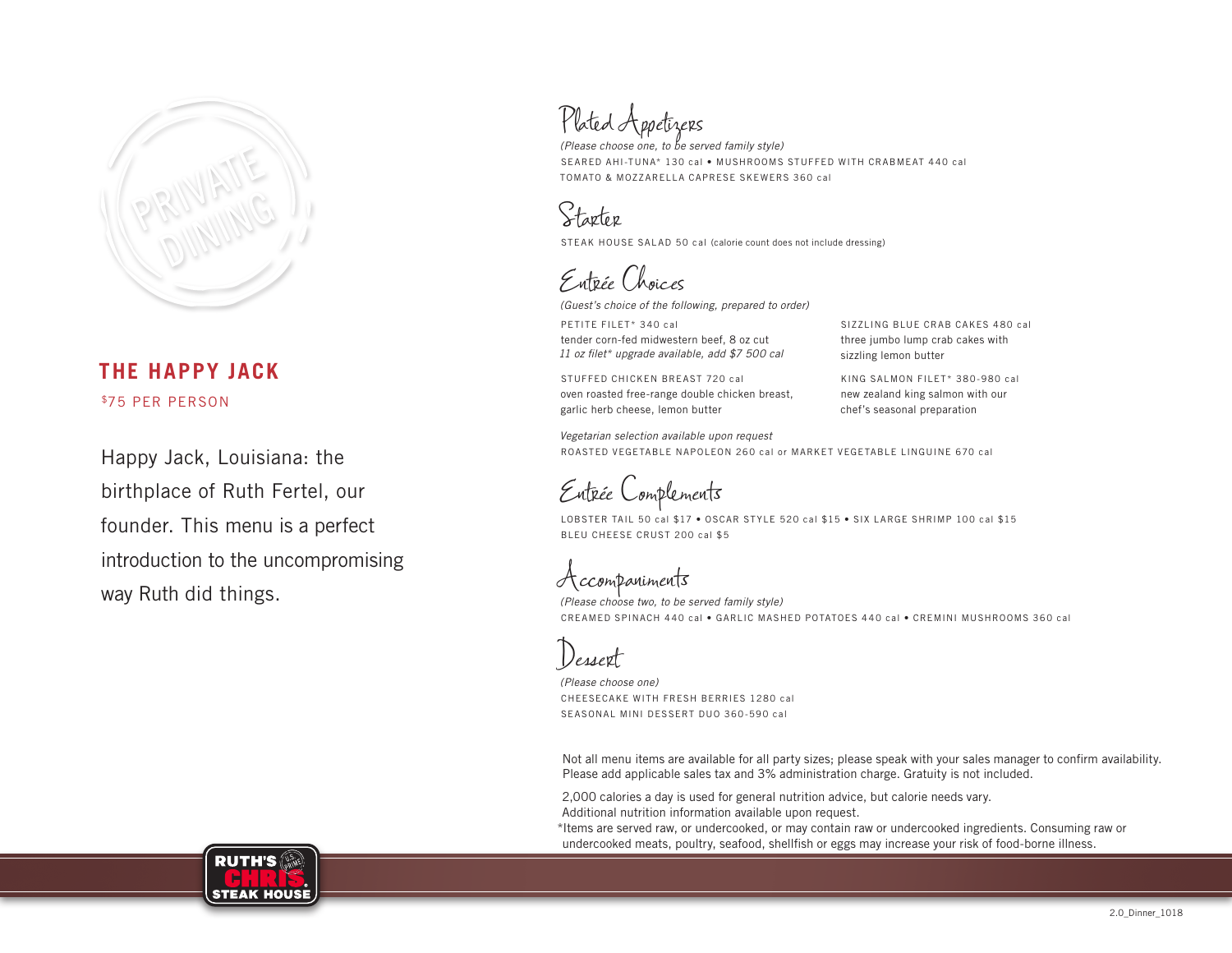

## **THE 1965** \$85 PER PERSON

The year Ruth, our founder, took a big gamble. She mortgaged her home and bought the popular Chris' Steak House. Experience a menu that celebrates the best of Ruth's classic dishes – the ones that started it all.

Plated Appetizers

*(Please choose two, to be served family style)* MUSHROOMS STUFFED WITH CRABMEAT 440 cal • SHRIMP COCKTAIL 190-350 cal TOMATO & MOZZARELLA CAPRESE SKEWERS 360 cal • SIZZLING BLUE CRAB CAKES 320 cal

Starters

STEAK HOUSE SALAD 50 cal (calorie count does not include dressing) CAESAR SALAD\* 500 cal

Entrée Choices

*(Guest's choice of the following, prepared to order)*

PETITE FILET\* 340 cal tender corn-fed midwestern beef, 8 oz cut *11 oz filet\* upgrade available, add \$4 500 cal*

PETITE RIBEYE\* 1030 cal USDA Prime 12 oz cut, well-marbled for peak flavor, deliciously juicy *16 oz ribeye\* upgrade available, add \$5 1370 cal*

MARKET FRESH FISH 330-980 cal our seasonal fresh fish selection with signature sauces

STUFFED CHICKEN BREAST 720 cal oven roasted free-range double chicken breast, garlic herb cheese, lemon butter

*Vegetarian selection available upon request* ROASTED VEGETABLE NAPOLEON 260 cal or MARKET VEGETABLE LINGUINE 670 cal

Entrée Complements

LOBSTER TAIL 50 cal \$17 • OSCAR STYLE 520 cal \$15 • SIX LARGE SHRIMP 100 cal \$15 BLEU CHEESE CRUST 200 cal \$5

,ccompaniments

*(Please choose two, to be served family style)* CREAMED SPINACH 440 cal GARLIC MASHED POTATOES 440 cal CREMINI MUSHROOMS 360 cal CHEF'S SEASONAL SELECTION 80-770 cal

Dessert

*(Please choose one)*  CHEESECAKE WITH FRESH BERRIES 1280 cal CHEF'S CHOCOLATE SELECTION 720-1150 cal SEASONAL MINI DESSERT DUO 360-590 cal

Not all menu items are available for all party sizes; please speak with your sales manager to confirm availability. Please add applicable sales tax and 3% administration charge. Gratuity is not included.

2,000 calories a day is used for general nutrition advice, but calorie needs vary. \*Items are served raw, or undercooked, or may contain raw or undercooked ingredients. Consuming raw or undercooked meats, poultry, seafood, shellfish or eggs may increase your risk of food-borne illness.

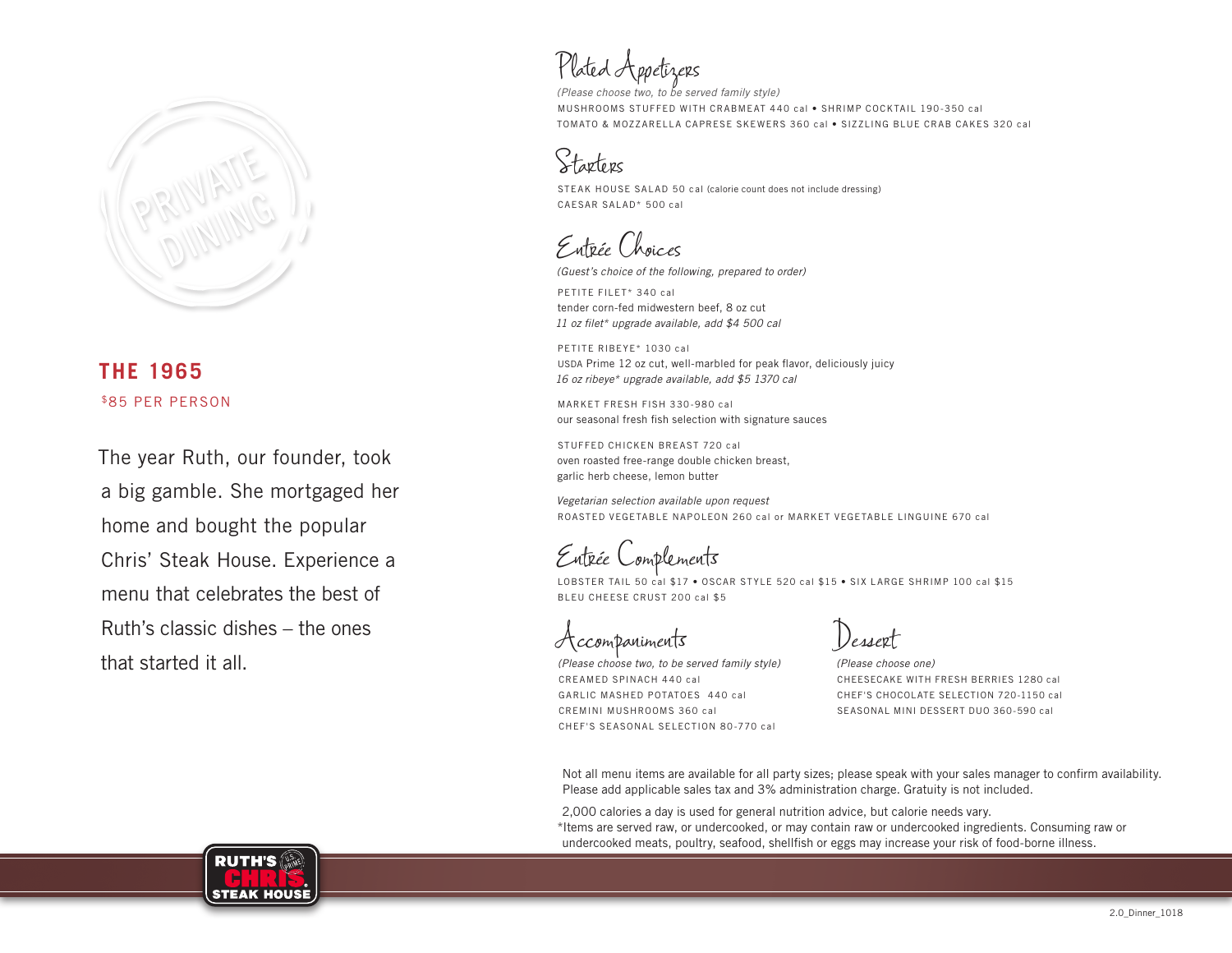

## **THE ORLEANS** \$99 PER PERSON

First established at the corner of Broad St. & Orleans Ave. in New Orleans, the Ruth's Chris hallmark was to fuse the classic American steak house with Southern hospitality. Taste a wider variety of the dishes and the traditions that made the beef and the legend sizzle.

# Plated Appetizers

*(Please choose three, to be served family style)*

SHRIMP COCKTAIL 190-350 cal • SIZZLING BLUE CRAB CAKES 320 cal • SEARED AHI-TUNA\* 130 cal SPICY SHRIMP 350 cal • BEEF CARPACCIO\* 710 cal • TOMATO & MOZZARELLA CAPRESE SKEWERS 360 cal

## Starters

*(Please choose three)*

STEAK HOUSE SALAD 50 cal (calorie count does not include dressing) • CAESAR SALAD\* 500 cal LETTUCE WEDGE SALAD 220 cal (calorie count does not include dressing) • HARVEST SALAD 360 cal CHEF'S SEASONAL SOUP 50-390 cal

Entrée Choices

*(Guest's choice of the following, prepared to order)* FILET\*& LOBSTER TAIL 310 cal a tender 6 oz filet, paired with a cold-water lobster tail

RIBEYE\* 1370 cal USDA Prime 16 oz cut, well-marbled for peak flavor, deliciously juicy *22 oz cowboy ribeye\* upgrade available, add \$8 1690 cal*

FILET\* 500 cal tender corn-fed midwestern beef, 11 oz cut

MARKET FRESH FISH 330-980 cal our seasonal fresh fish selection with signature sauces

STUFFED CHICKEN BREAST 720 cal oven roasted free-range double chicken breast, garlic herb cheese, lemon butter

*Vegetarian selection available upon request* ROASTED VEGETABLE NAPOLEON 260 cal or MARKET VEGETABLE LINGUINE 670 cal

Entrée Complements

LOBSTER TAIL 50 cal \$17 • OSCAR STYLE 520 cal \$15 • SIX LARGE SHRIMP 100 cal \$15 BLEU CHEESE CRUST 200 cal \$5

Accompaniments

*(Please choose three, to be served family style)* CREAMED SPINACH 440 cal GARLIC MASHED POTATOES 440 cal CREMINI MUSHROOMS 360 cal GRILLED ASPARAGUS 100-390 cal POTATOES AU GRATIN 560 cal CHEF'S SEASONAL SELECTION 80-770 cal

Dessert

*(Please choose two)* CRÈME BRÛLEÉ 620 cal CHEF'S CHOCOLATE SELECTION 720-1150 cal CHEESECAKE WITH FRESH BERRIES 1280 cal FRESH BERRIES WITH SWEET CREAM 400 cal SEASONAL MINI DESSERT DUO 360-590 cal

Not all menu items are available for all party sizes; please speak with your sales manager to confirm availability. Please add applicable sales tax and 3% administration charge. Gratuity is not included.

2,000 calories a day is used for general nutrition advice, but calorie needs vary. \*Items are served raw, or undercooked, or may contain raw or undercooked ingredients. Consuming raw or undercooked meats, poultry, seafood, shellfish or eggs may increase your risk of food-borne illness.

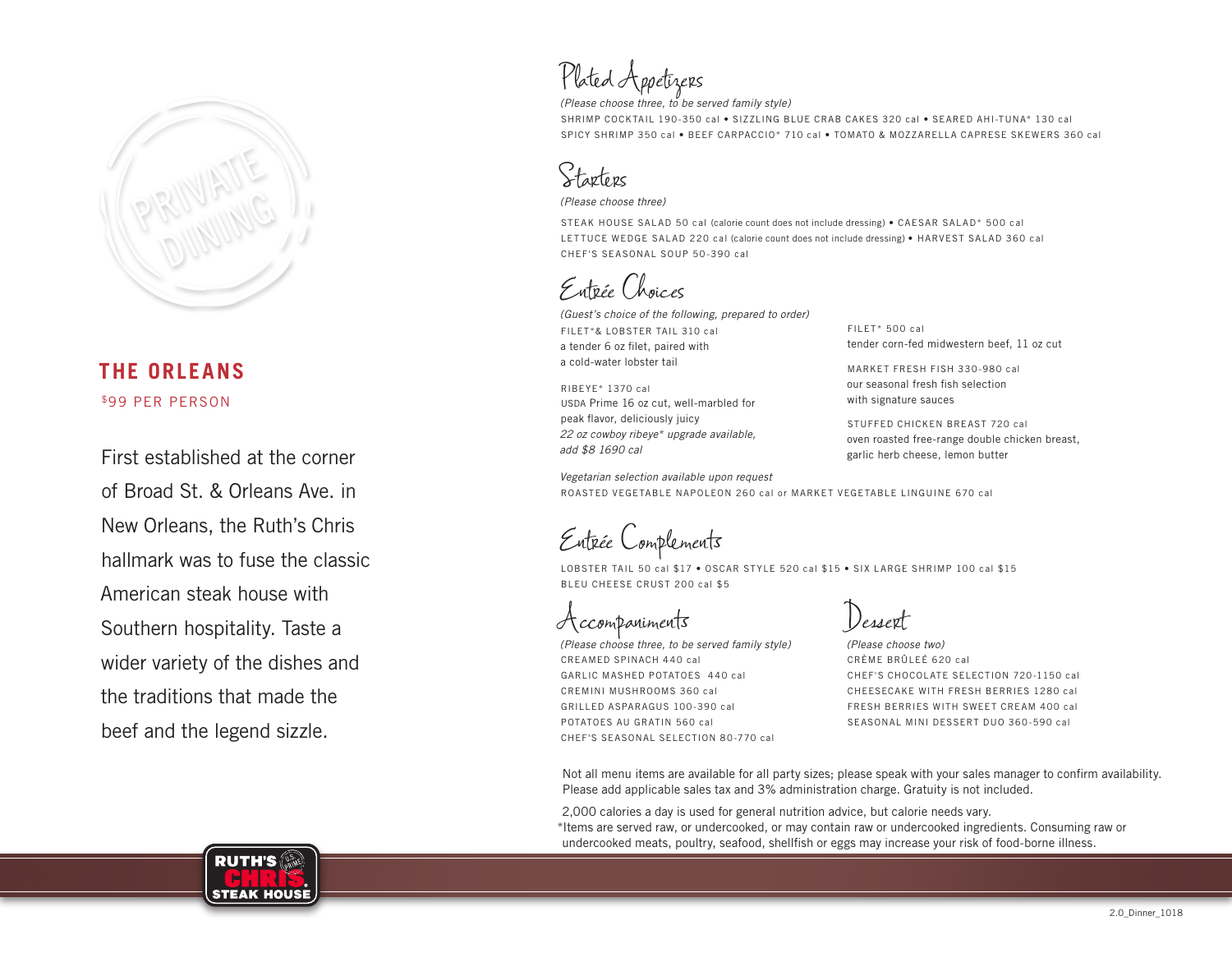

#### **THE RUTH** \$115 PER PERSON

The woman. The name. The icon. Affectionately known as "The First Lady Of Steak." Pull out all the stops and experience the finest of what Ruth's has to offer. Ruth herself wouldn't do it any other way.

Reception

*(Please choose one display. Calorie range based on portion size.)*  ARTISANAL CHEESE & FRUIT 260-310 cal • MEDITERRANEAN ROASTED VEGETABLES & DIPS 70-90 cal SCOTTISH SMOKED SALMON 190-230 cal • CAJUN SEARED AHI-TUNA\* 15-25 cal

poetizers

*(Please choose three, to be served family style)* SHRIMP COCKTAIL 190-350 cal SIZZLING BLUE CRAB CAKES 320 cal SPICY SHRIMP 350 cal SEARED AHI-TUNA\* 130 cal TOMATO & MOZZARELLA CAPRESE SKEWERS 360 cal BEEF CARPACCIO\* 710 cal

Entrée Choices

*(Guest's choice of the following, prepared to order)* FILET\* 500 cal tender corn-fed midwestern beef, 11 oz cut

FILET\* & TWIN LOBSTER TAILS 360 cal a tender 6 oz filet, paired with two cold-water lobster tails

COWBOY RIBEYE\* 1690 cal bone-in 22 oz USDA Prime cut

NEW YORK STRIP\* 1390 cal USDA Prime, full bodied 16 oz cut, slightly firmer than a ribeye

Entrée Complements<br>LOBSTER TAIL 50 cal \$17 • OSCAR STYLE 520 cal \$15 • SIX LARGE SHRIMP 100 cal \$15 BLEU CHEESE CRUST 200 cal \$5

Accompaniments

*(Please choose four, to be served family style)* CREAMED SPINACH 440 cal CREMINI MUSHROOMS 360 cal GRILLED ASPARAGUS 100-390 cal GARLIC MASHED POTATOES 440 cal POTATOES AU GRATIN 560 cal SWEET POTATO CASSEROLE 880 cal CHEF'S SEASONAL SELECTION 80-770 cal

Dessert

*(Please choose three)* CRÈME BRÛLEÉ 620 cal CHEF'S CHOCOLATE SELECTION 720-1150 cal CHEESECAKE WITH FRESH BERRIES 1280 cal FRESH BERRIES WITH SWEET CREAM 400 cal SEASONAL MINI DESSERT DUO 360-590 cal

Not all menu items are available for all party sizes; please speak with your sales manager to confirm availability. Please add applicable sales tax and 3% administration charge. Gratuity is not included.

2,000 calories a day is used for general nutrition advice, but calorie needs vary. \*Items are served raw, or undercooked, or may contain raw or undercooked ingredients. Consuming raw or undercooked meats, poultry, seafood, shellfish or eggs may increase your risk of food-borne illness.



Starters

*(Please choose three)* STEAK HOUSE SALAD 50 cal (cal count does not include dressing) LETTUCE WEDGE SALAD 220 cal (cal count does not include dressing) CAESAR SALAD\* 500 cal • HARVEST SALAD 360 cal LOBSTER BISQUE 210 cal

MARKET FRESH FISH 330-980 cal our seasonal fresh fish selection with signature sauces

STUFFED CHICKEN BREAST 720 cal oven roasted free-range double chicken breast, garlic herb cheese, lemon butter

*Vegetarian selection available upon request* ROASTED VEGETABLE NAPOLEON 260 cal or MARKET VEGETABLE LINGUINE 670 cal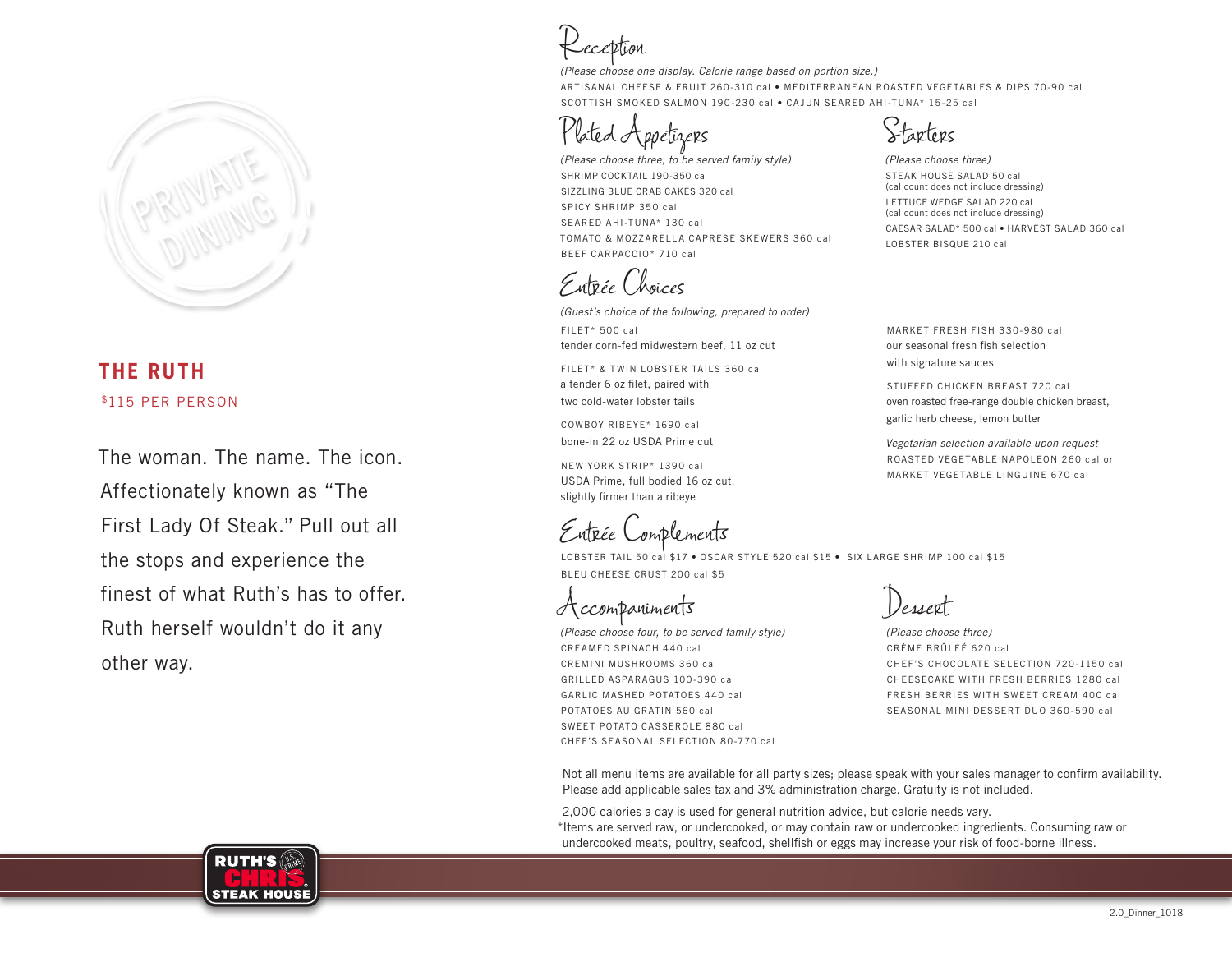

## **RECEPTION SELECTIONS**

Begin the evening by selecting one of our handpassed Hors d'Oeuvres packages. These are best suited for ten or more guests to enjoy thirty to forty-five minutes prior to your meal.

Hand Passed Hors d'Oeuvres Packages

*(Calories are listed by piece)*

PACKAGE 1 (\$10/person) *(Your choice of two selections)* SEARED AHI-TUNA\* 10 cal SMOKEY CHICKEN SKEWER 90 cal

TOMATO BRUSCHETTA 40 cal SWEET POTATO CASSEROLE 70 cal

PACKAGE 2 (\$15/person)

*(Your choice of two selections)*

PRIME BEEF EMPANADA 100 cal AHI-TUNA POKE\* 40 cal

CHIPOTLE CHICKEN TOSTADA 40 cal SPINACH & ARTICHOKE CANAPÉ 60 cal

PACKAGE 3 (\$20/person) *(Your choice of three selections)*

BEEF TENDERLOIN SKEWER\* 70 cal PRIME BEEF SLIDER\* 360 cal ROSEMARY SHRIMP 20 cal

CHICKEN & CHEESE POPOVER 70 cal TOMATO & MOZZARELLA CAPRESE SKEWER 60 cal

PACKAGE 4 (\$25/person) *(Your choice of three selections)*

BEEF WELLINGTON\* 110 cal LAMB LOLLIPOP\* 70 cal STEAK SANDWICH\* 120 cal

SHRIMP COCKTAIL 50 cal MINI CRAB CAKE 40 cal BACON WRAPPED SCALLOP 40 cal

Not all menu items are available for all party sizes; please speak with your sales manager to confirm availability. Please add applicable sales tax and 3% administration charge. Gratuity is not included.

2,000 calories a day is used for general nutrition advice, but calorie needs vary. \*Items are served raw, or undercooked, or may contain raw or undercooked ingredients. Consuming raw or undercooked meats, poultry, seafood, shellfish or eggs may increase your risk of food-borne illness.

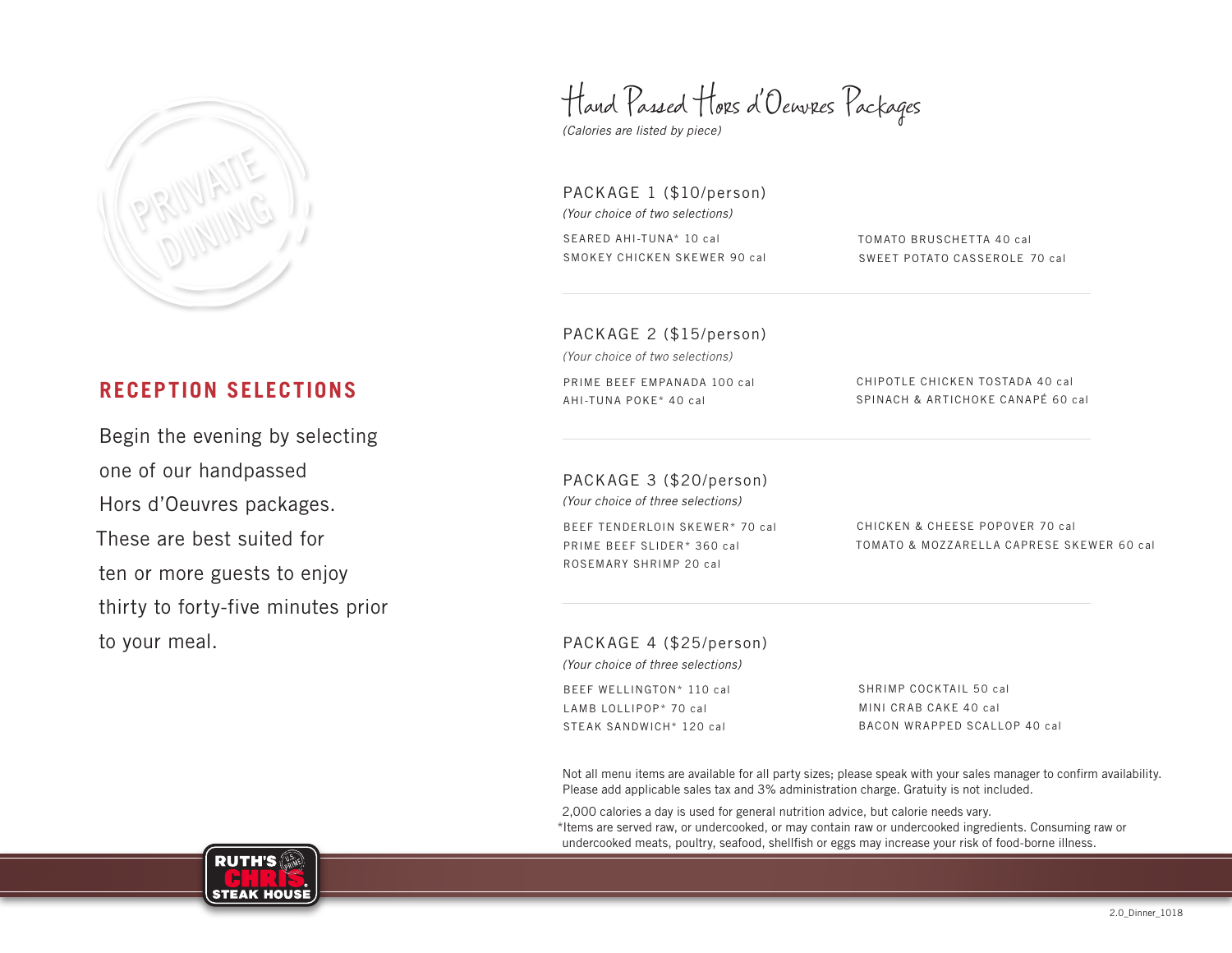

#### **RECEPTION SELECTIONS**

Craveable Displays

*(Calorie range based on portion size)*

ARTISANAL CHEESE & FRUIT marinated fresh mozzarella, smoked aged gouda, marbled gorgonzola, sharp cheddar, complemented by honey, fresh and dried fruits, cajun spiced pecans & toast points

Full (*serves 25-30*) \$100 260-310 cal Half (*serves 10-15*) \$60 340-510 cal

#### SCOTTISH SMOKED SALMON

smoked salmon served with lemon crème fraiche, freshly diced tomatoes, sliced red onion & herbed flatbread crisp Full (*serves 25-30*) \$140 190-230 cal

Half (*serves 10-15*) \$70 190-290 cal

Chef's Carving Stations

*(Offered Only for Cocktail Events. Calories based on portion size)*

WHOLE ROASTED TURKEY *(serves 15-20)* \$80 80 cal

WHOLE ROASTED TENDERLOIN OF BEEF\* *(serves 15-30)* \$240 150 cal

MEDITERRANEAN ROASTED VEGETABLES & DIPS

CAJUN SEARED AHI-TUNA\* sushi-grade tuna accompanied by spicy mustard sauce & our oriental salad

Full (*serves 30-40*) \$115 15-25 cal

& pickled ginger

medley of farm-fresh roasted vegetables & antipasto skewers, served with a trio of house made dips– red pepper hummus, chunky bleu cheese & creamy ranch Full (*serves 25-30*) \$85 70-90 cal Half (*serves 10-15*) \$45 60-100 cal

Signature Mini Desserts

| (Prices and calories listed by piece) |        |
|---------------------------------------|--------|
| APPLE CRUMB TART 320 cal              | \$4.50 |
| CHEESECAKE WITH BERRIES 320 cal       | \$4.50 |
| CHOCOLATE MOUSSE CHEESECAKE 270 cal   | \$4.50 |

CHOCOLATE SIN CAKE 600 cal \$5.50 BANANA CREAM PIE 270 cal \$4.50 FRESH SEASONAL BERRIES 210 cal \$5.50 *served with sweet cream*

Not all menu items are available for all party sizes; please speak with your sales manager to confirm availability. Please add applicable sales tax and 3% administration charge. Gratuity is not included.

2,000 calories a day is used for general nutrition advice, but calorie needs vary.

\*Items are served raw, or undercooked, or may contain raw or undercooked ingredients. Consuming raw or undercooked meats, poultry, seafood, shellfish or eggs may increase your risk of food-borne illness.